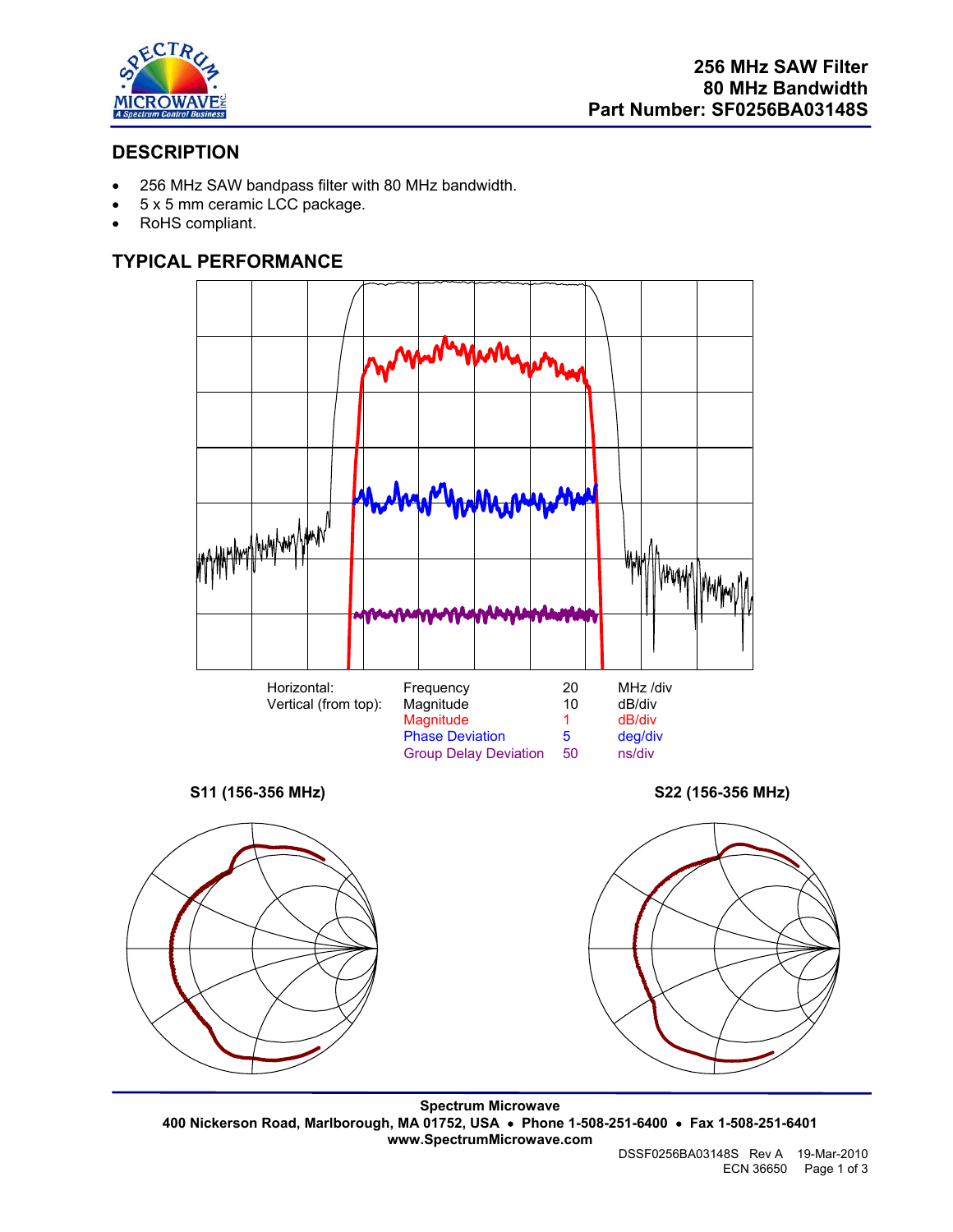

### **SPECIFICATION**

| Parameter <sup>21</sup>                             | <b>Min</b> | <b>Typ</b> | <b>Max</b> | <b>Units</b> |
|-----------------------------------------------------|------------|------------|------------|--------------|
| Center Frequency (Fc) <sup>1</sup>                  |            | 256        |            | <b>MHz</b>   |
| Minimum Insertion Loss                              |            | 20.8       | 22         | dB           |
| 1 dB Bandwidth                                      | 80         | 84.5       |            | <b>MHz</b>   |
| Lower 40 dB Band Edge                               | 196        |            |            | <b>MHz</b>   |
| Upper 38 dB Band Edge                               |            |            | 316        | <b>MHz</b>   |
| Rejection (0.3 to 30 MHz)                           | 30         | 40         |            | dB           |
| Rejection (30 MHz to 196 MHz)                       | 40         | 45         |            | dB           |
| Rejection (316 to 326 MHz)                          | 38         | 41         |            | dB           |
| Rejection (326 to 500 MHz)                          | 40         | 45         |            | dB           |
| Passband Ripple (216 to 296 MHz) <sup>2</sup>       |            | 0.7        | 1.0        | dB p-p       |
| Phase Linearity (216 to 296 MHz) <sup>2</sup>       |            | 4.5        | 8          | deg p-p      |
| Group Delay Deviation (216 to 296 MHz) <sup>2</sup> |            | 30         | 60         | ns p-p       |
| Source and Load Impedance                           |            | 50         |            | Ω            |
| Input Power                                         |            | $+10$      | $+13$      | dBm          |

Notes: 1. Average of the 3 dB band edge frequencies.

2. Specification applies to temperature range.

## **MAXIMUM RATINGS**

| <b>Parameter</b>                   |     | Max | Units  |
|------------------------------------|-----|-----|--------|
| Storage Temperature Range          | -40 | 85  | $\sim$ |
| <b>Operating Temperature Range</b> | -10 |     | $\sim$ |
| Input Power Level                  |     |     | dBm    |

#### **MATCHING CIRCUIT**



Notes:

1. Recommend +/-2% tolerance matching components. Typical inductor Q=40.

2. Tuning values shown are for reference only. Optimum values may change depending upon board layout.

**Spectrum Microwave 400 Nickerson Road, Marlborough, MA 01752, USA** • **Phone 1-508-251-6400** • **Fax 1-508-251-6401 www.SpectrumMicrowave.com**